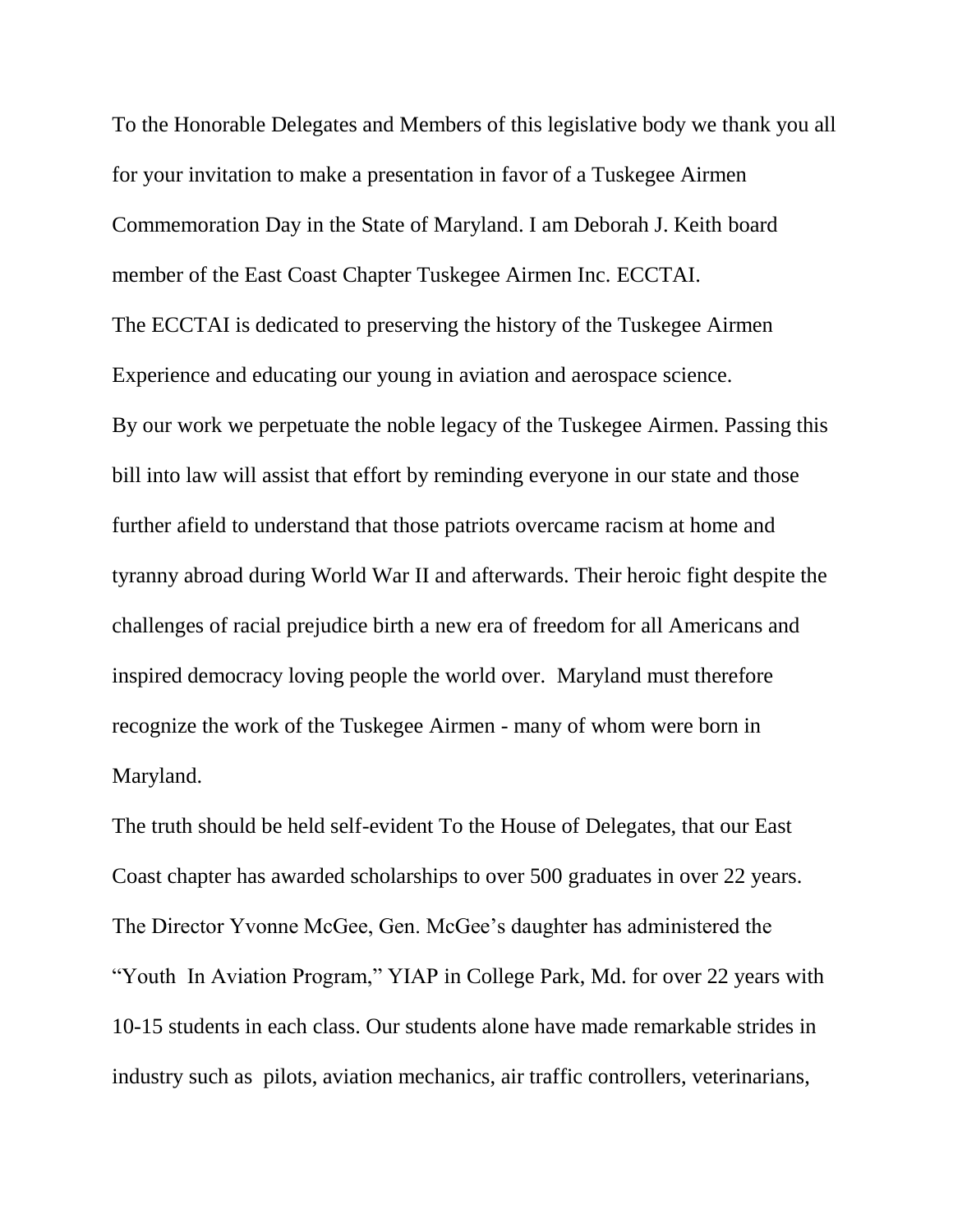doctors, attorneys, etc. We also have an AVDYNE Aero services Major Anderson Tuskegee Airmen Maintenance Academy now formed at Baltimore Washington Thurgood Marshall International Airport.

We do this in recognition of keeping the Pride, Progress, Potential and Legacy Alive of all the 15,000 Tuskegee Airmen who had to endure against all odds tribulations and injustices suffered but succeeded with Determination and Perseverance. Such as my Uncles of the 332<sup>nd</sup> of the 99<sup>th</sup>, "Documented Original Tuskegee Airmen," I am a direct decedent a teacher, a doctor of Natural Health and Director of the East Coach Chapter Tuskegee Airmen. We need to remember retired General McGee who turned 100 this year and was promoted to Brigadier General by the President of the US for his many combat missions. We remember General Benjamin O. Davis and the other Tuskegee Airmen too many to name, it's long over due. We are not only here to give out scholarships in remembrance, such as my cousin who received an award last year retired Chief Justice Alan Page who also gives out scholarships in Education through the Page Foundation, but of historical facts of the TUSKEGEE AIRMEN DAY that will remain on the minds of our youth and many others to come.

This designated day will impact the education system the study of an important aspect of national history. The purpose of passing the Maryland Tuskegee Airmen Commemoration Bill into law is to consolidate their victory for all Americans and